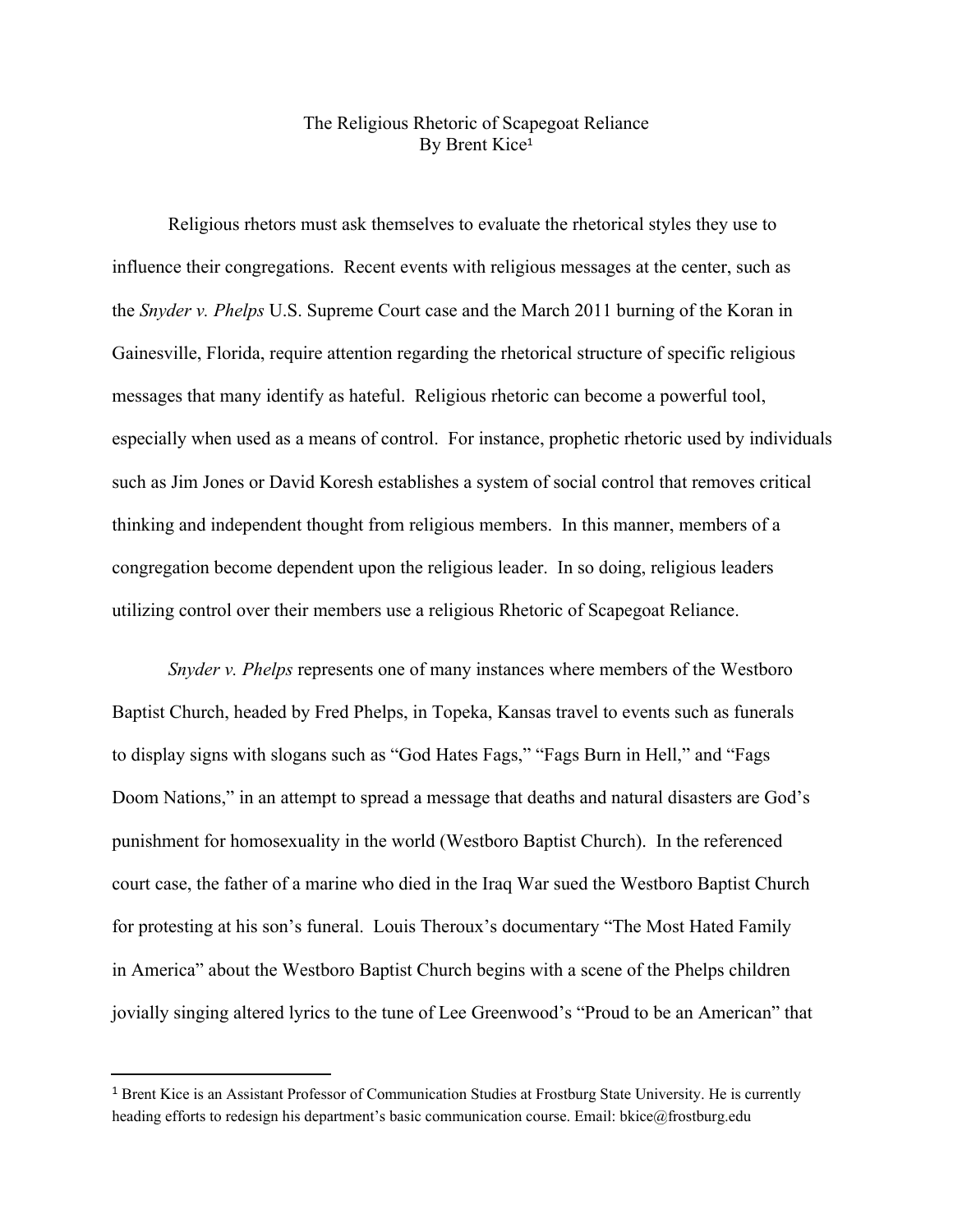a reasonable person would most likely deem hateful, or at the very least inappropriate. This particular opening scene is deeply disturbing due to the children's apparent enjoyment of singing the song, leaving the viewer of the documentary wondering if those children truly understand the impact of the message they are singing. In the case of the Westboro Baptist Church, the Church is comprised of mostly one family, resulting in a situation where children learn from both their adult family members and adult Church leaders simultaneously.

The Dove World Outreach Center, headed by Terry Jones, gained international attention by threatening to burn a copy of the Koran, and finally carrying out the act at the conclusion of a mock trial where the Church presented evidence with Jones acting as judge and found the Koran guilty of crimes against humanity.

Some might argue that all religions, to an extent, depend on a Rhetoric of Scapegoat Reliance, but I am attempting to differentiate religious structure that encourages personal reflection through the combination of faith and critical thinking on one hand and a religious structure that removes critical thinking by placing all decision making and thoughts of revelation in the hands of a message issued by a charismatic leader that focuses on a scapegoat. Indeed, religions such as Christianity and Islam are based on the teachings of charismatic leaders, such as Jesus Christ and Muhammad, respectively, but the religious Rhetoric of Scapegoat Reliance in this essay is concerned more with how a charismatic leader relies on rhetorical extremes to discourage self-reflective critical thinking among his or her congregation.

A religious Rhetoric of Scapegoat Reliance adheres to three criteria: first, pronouncement of god and devil terms; second, use of a scapegoat; with, three, negative clusters.

God and devil terms represent the two opposite extremes of language usage within a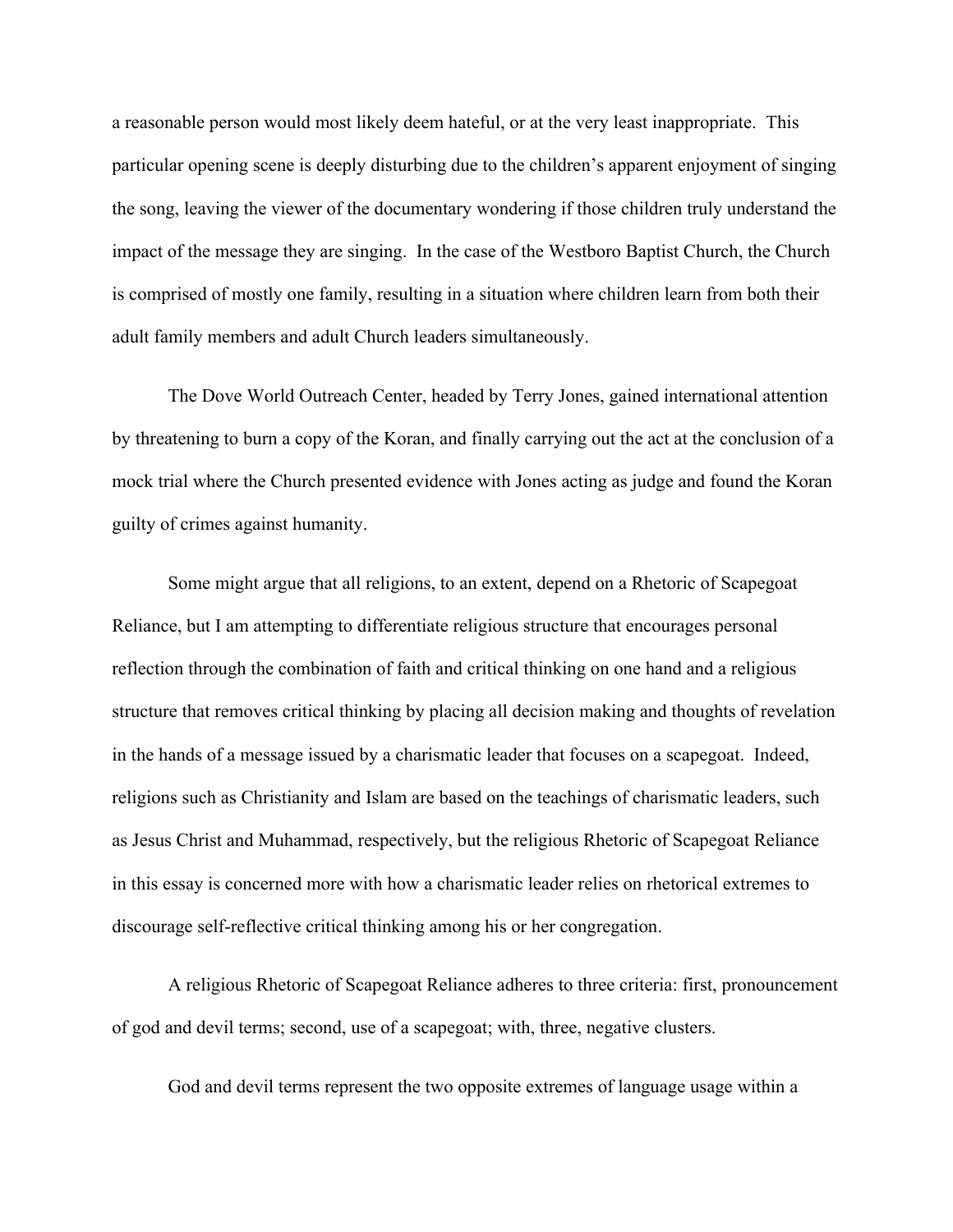particular social system. Naturally, a rhetor would wish to associate her or his message with a god term and dissociate his or her message with a devil term in order to be received favorably by an audience. Kenneth Burke and Richard Weaver identify a god term as corresponding with extreme importance upon which all other terms are based within a particular social realm (Burke, "Philosophy" 262-63; Burke, "Religion" 2-3; Weaver 212). Weaver states, "By 'godterm' we mean that expression about which all other expressions are ranked as subordinate and serving dominations and powers. Its force imparts to others their lesser degree of force, and fixes the scale by which degrees of comparison are understood," (212). On the other hand, Weaver describes a devil term by stating, "There seems to be some obscure psychic law which compels every nation in its national imagination, an enemy" (222).

A scapegoat functions in a manner similar to a devil term with an added characteristic of blame. A rhetor relying on a scapegoat traces all problems within a society to one specific group or idea. This rhetorical strategy unites a group of people together by dissociating the group with all remnants of the social scapegoat. Burke identifies Hitler's usage of "the Jew" as a scapegoat that acted as a "projection device" for Germans to link economic and social poverty to in order to receive "purification by dissociation" (Burke, "Symbols" 219). Burke further explains, "If one can hand over his infirmities to a vessel, or 'cause,' outside the self, one can battle an external enemy instead of battling an enemy within. And the greater one's internal inadequacies, the greater the amount of evils one can load upon the back of 'the enemy,'" (Burke, "Symbols" 219).

Due to the prominence of devil terms and scapegoats within a religious Rhetoric of Scapegoat Reliance, the words that surround these prominent key terms play an important role in describing the worldview of the rhetor. Burke refers to these "associational clusters" as "the basic 'facts' of [a message]" in order to produce a form of "statistical" analysis ("Literary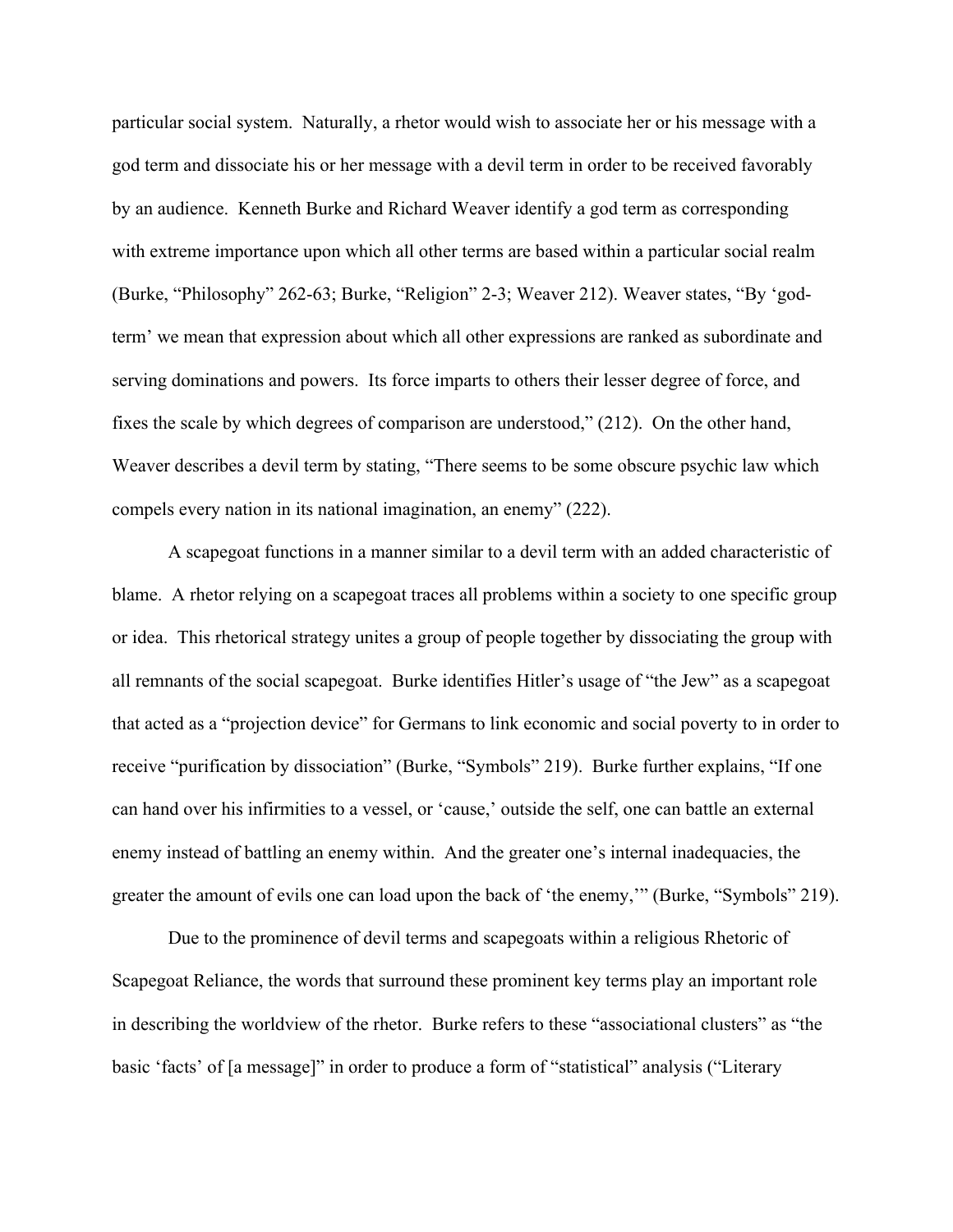Symbolism" 283; "Literary Form" 20). Naturally, a scapegoat will be associated with negative clusters, such as damaging adjectives, and will reveal how a rhetor sees himself or herself in relation to the world. Therefore, a religious Rhetoric of Scapegoat Reliance identifies God/the Bible and the Devil as the two ultimate extremes, and, in turn, associates a particular scapegoat with devilish characteristics that are revealed through the negative clusters that surround the scapegoat within a message.

Both Churches rely on god terms of "God" and "the Bible" as ultimate truths providing congregation members with justification for the content of their messages. As previously mentioned, the Devil is the polar opposite of God and the Bible, and each Church provides a scapegoat that the Church associates with the Devil and achieves identification among members of its congregations by having its members dissociate with the scapegoat. In this instance, the Westboro Baptist Church uses homosexuality as a scapegoat, and associates the scapegoat with negative clusters such as "oppose," "hate," "soul-damning," "nation destroying," and "filth" (Westboro Baptist Church). The Dove World Outreach Center uses Islam as a scapegoat, and associates the scapegoat with negative clusters such as "of the devil," "oppressive," "lies," "deceptions" (Dove Charismatic Ministries, Inc.).

On the surface, both Churches appear to act as hate groups more than religious organizations. However, other religious rhetors can use these rhetorical strategies to achieve specific mindsets in their congregations. With this understanding in mind, individuals should be vigilant in assessing the rhetorical structures of religious rhetors. Whereas strict adherence to god and devil language can unite an audience together effectively, rhetors can use also in an unethical manner when the reliance on scapegoating to support a message evolves into the scapegoating itself becoming the core message and means of identification. When this type of scapegoating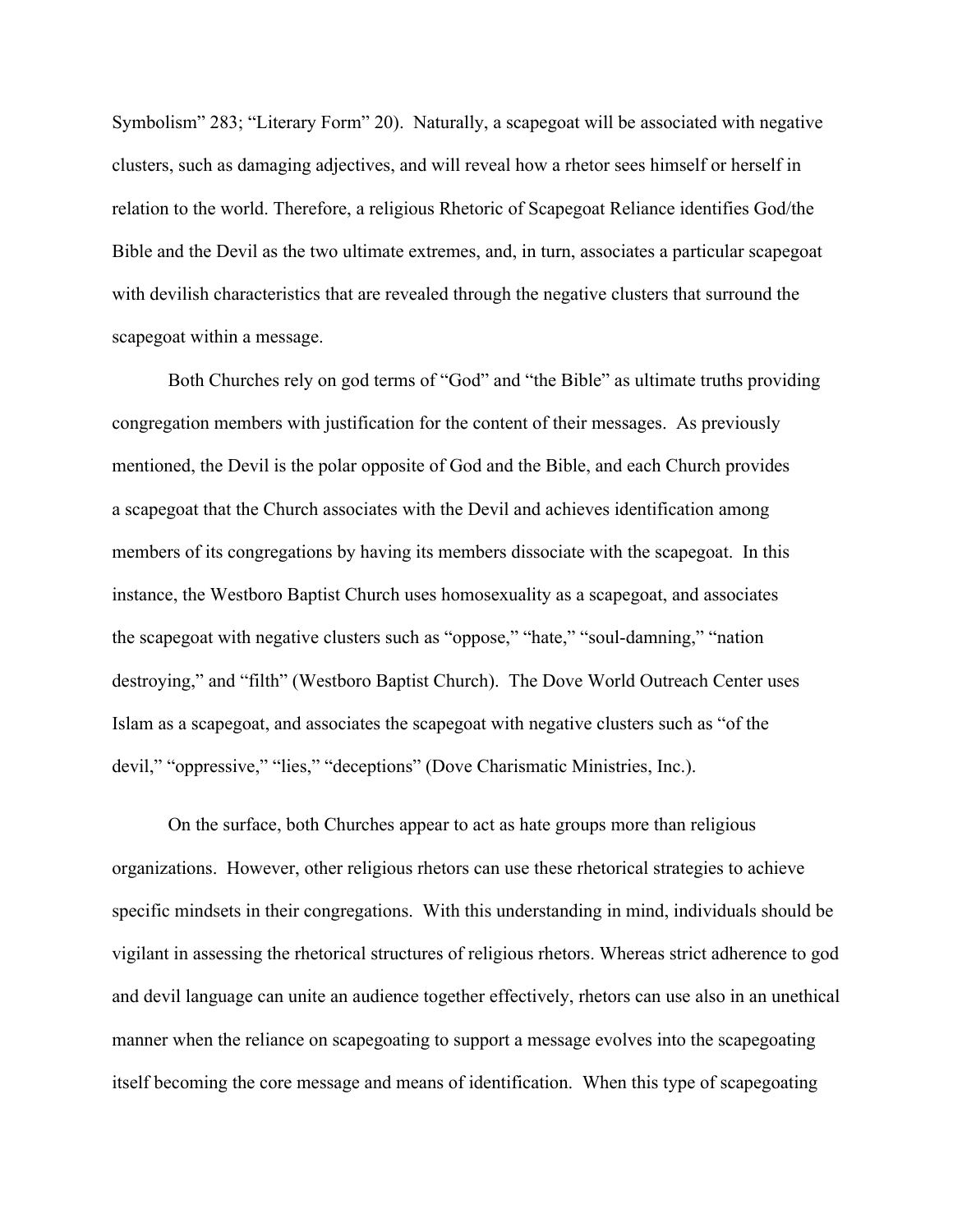takes prominence, members of a congregation will lose sight of a self-reflective faith that involves critical thinking and move toward a faith of blame that requires no self-reflection.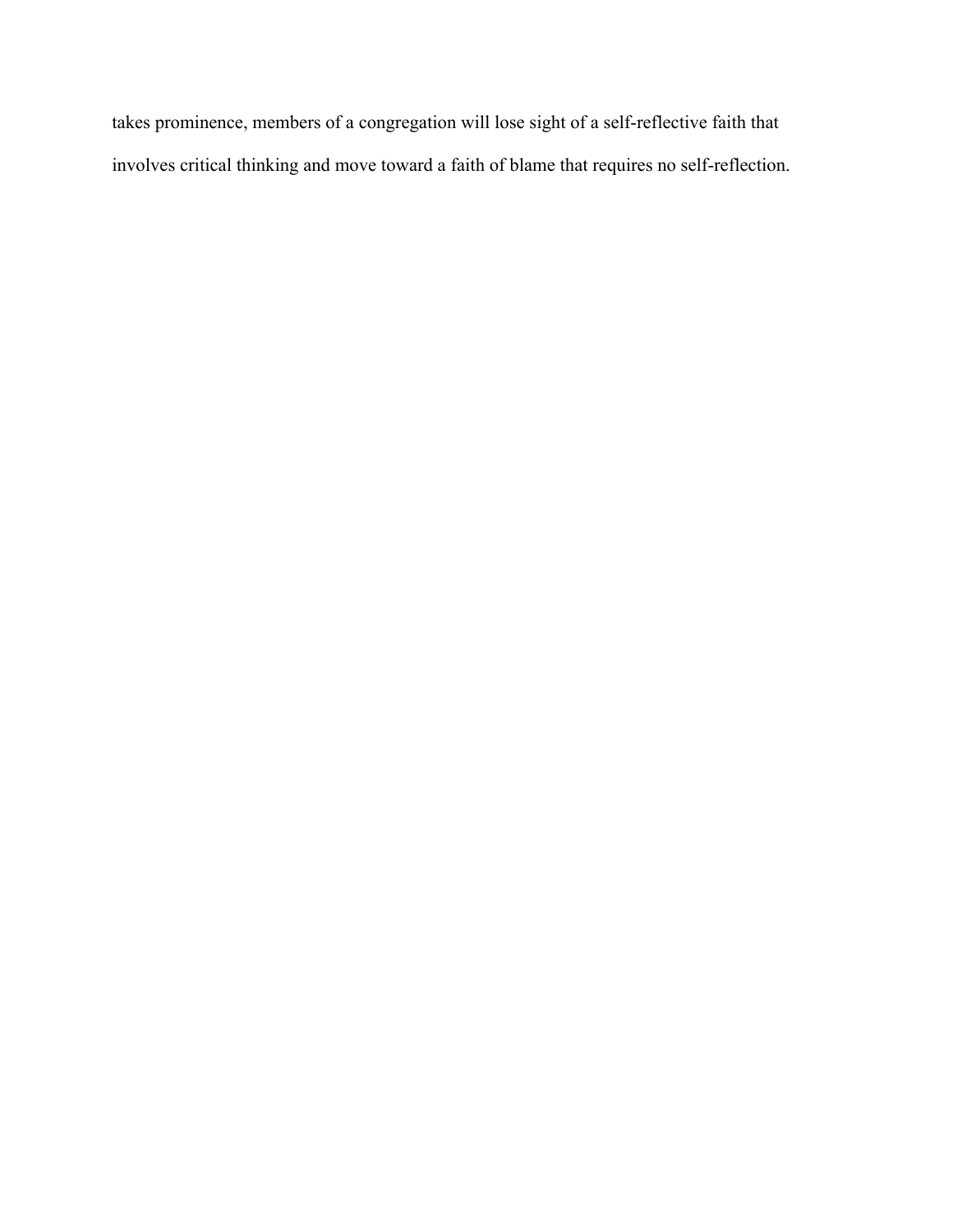## Works Cited

- Burke, Kenneth. "Fact, Inference, and Proof in the Analysis of Literary Symbolism." Symbols and Values: An Initial Study, Thirteenth Symposium of the Conference on Science, Philosophy and Religion. Eds. Lyman Bryson, et al. New York: Cooper Square Publishers, 1954. 283-306.
- ---. Kenneth Burke: On Symbols and Society. Ed. Joseph Gusfield. Chicago: U of Chicago P, 1989.
- ---. The Philosophy of Literary Form: Studies in Symbolic Action. Baton Rouge, LA: Louisiana State U P, 1941.
- ---. The Rhetoric of Religion: Studies in Logology. Boston: Beacon P, 1961.

Dove Charismatic Ministries, Inc. *Dove World Outreach Center*. Dove World Outreach Center.